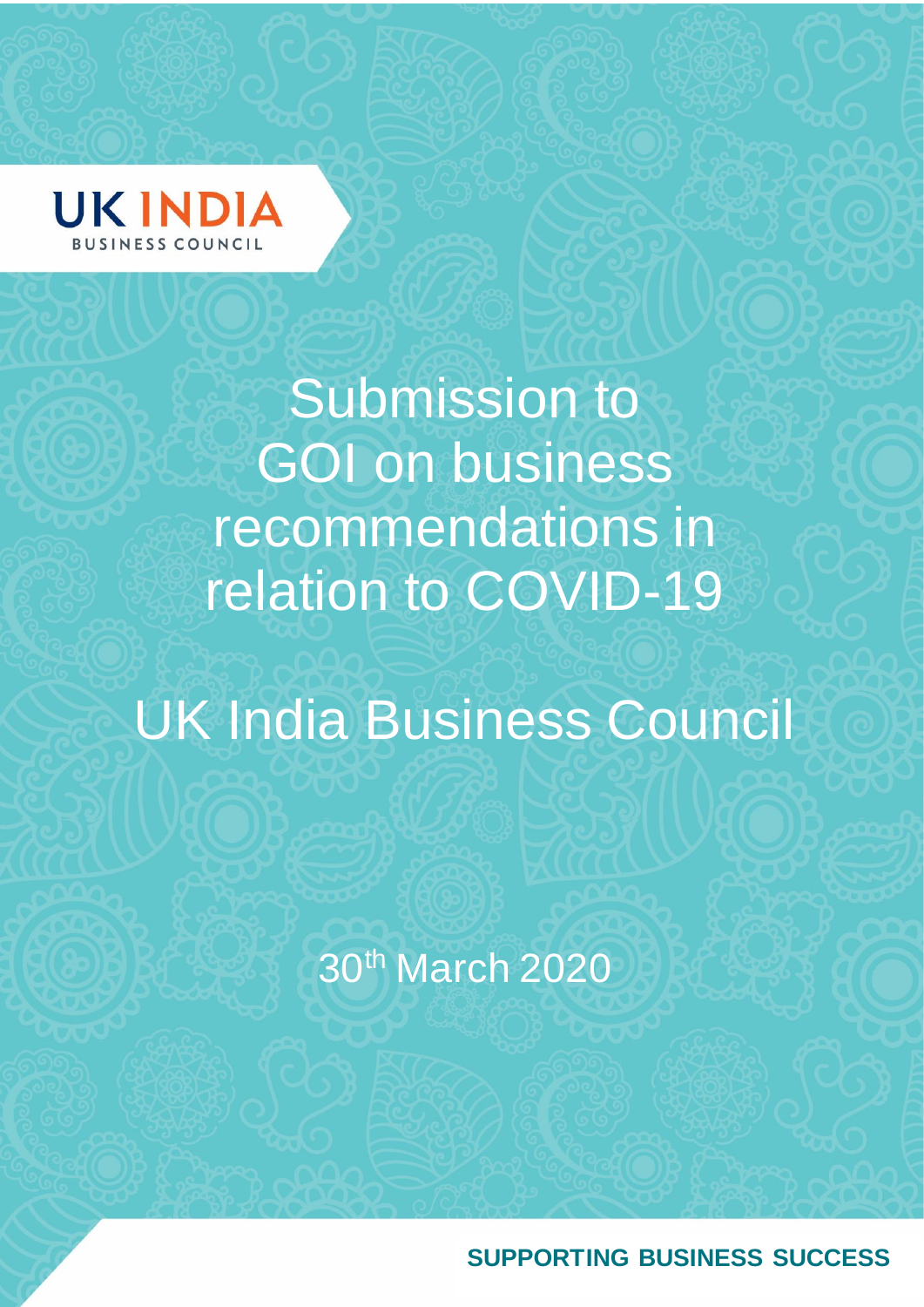

# UKIBC SUBMISSION ON BUSINESS RESPONSE TO COVID-19

*This submission has been prepared by the UK India Business Council in consultation with our members and clients working in the UK-India trade and investment corridor.*

With the widespread spread of Coronavirus (COVID -19), nations across the globe are now each facing most critical issues of economic and regional instability within their respective territories.

COVID-19 is up-pending of the established economic consensus of increasingly global trade with consequentially interconnected supply chains. COVID-19 is increasingly impacting businesses and economies – within states, within countries, within regions and globally. This is challenging the status -quo with significant implications on the sustainability of businesses and employment globally and within India.

In short, COVID-19 is creating a "new economic normal" and one where will not go back to a "status quo ante" once this crisis has passed.

India is not immune to these changes. The immediate negative impact for the Indian economy is being reflected by the recent steep declines in stock prices and in the value of the Indian rupee versus USD - notwithstanding the short-term positive impact for India through declining global energy prices.

UK companies are and remain committed/ embedded in India and continue to believe in the India story. And they understand that COVID-19 is global problem which is being dealt with by individual countries in different ways.

Of course, the Indian public faces the immediate threat and, as such, must be supported and protected. And that should be the immediate focus of the Government.

COVID-19 is a problem which, with the correct response and vaccines etc, is finite. UKIBC applauds the measures announced in support of the Indian population. Looking forward we are confident that the Indian Government will continue to adopt a similarly supportive role as has been seen in other major economies across the globe albeit nuanced by the local domestic imperatives

At the same time, UKIBC is convinced there are longer term benefits for India in the post COVID -19 trade environment.

As a business focussed organisation, UKIBC believes that business plays a critical role in India's post COVID-19 environment. The great strides India has achieved in the World Banks' Ease of Doing Business Rankings form the foundations of the Indian post COVID-19 recovery. Notwithstanding the immediate turmoil, UKIBC is convinced there are longer term benefits for India in the post COVID-19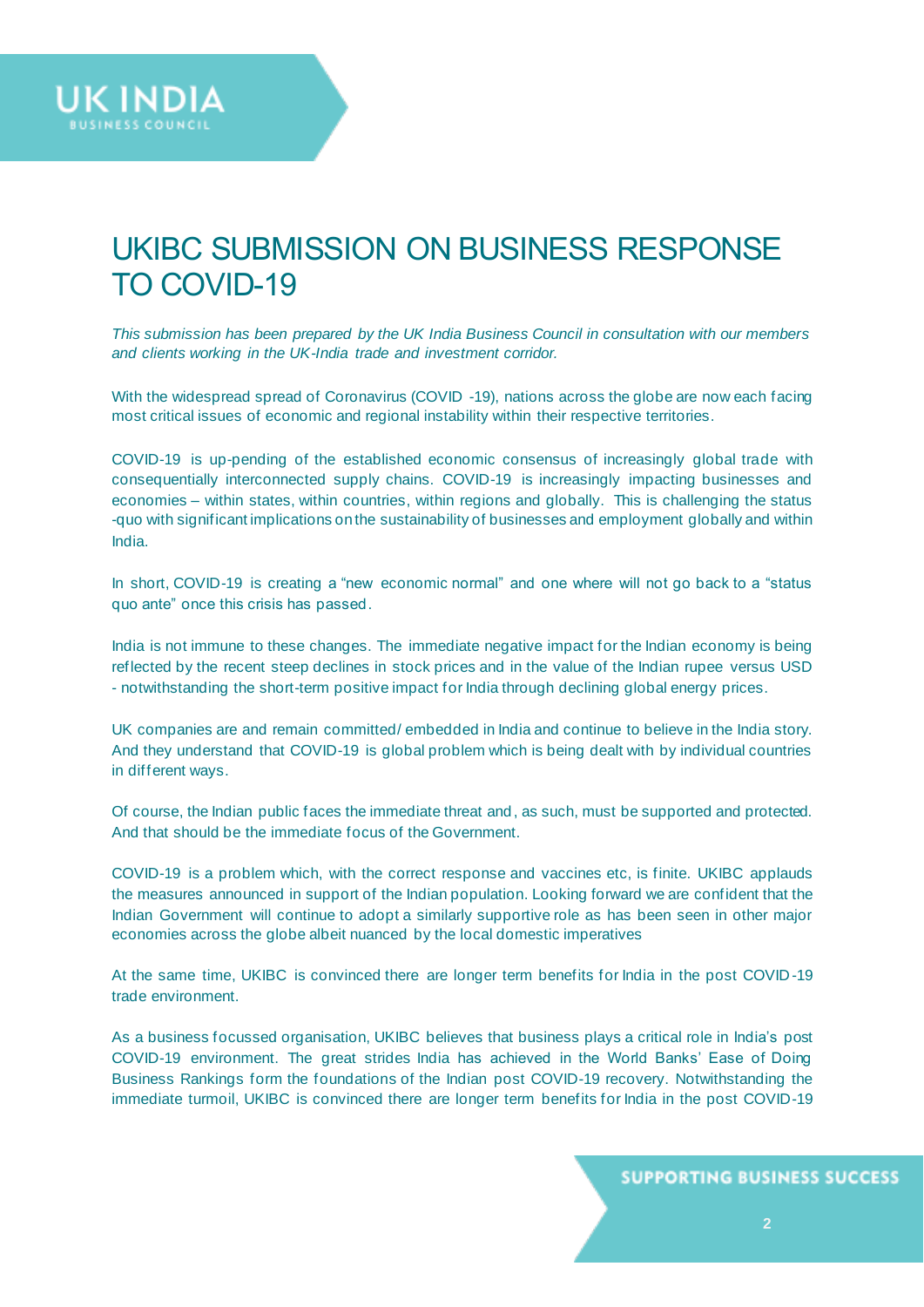

trade environment. Specifically, India is uniquely poised to benefit from post COVID -19 risk diversification amongst global supply chains.

Business, and UK business, in particular are willing to play their part. Appropriate intervention by Government accompanied by statements in support of the role of business would create a positive and collaborative atmosphere which would energise industry to step forward.

We live in an interconnected world. Already, multiple sectors in India are experiencing disruption in the global supply chain and routine operations. Companies are keen to streamline operations of the essential sectors such as healthcare, utilities, food and drink, digital infrastructure, financial and transportation. This will need intervention by the Government and liberalisation within India.

In recognition of the need for special measures to minimise the impact of the pandemic on the industry and economy, UKIBC welcomes the various steps taken by Government of India over the last few days. The welfare support announced by the Finance Minister and the monetary measures outlined by the RBI are greatly appreciated by the industry. And UKIBC would advocate further measures from the Government to support industry. Such measures focusing on minimising disruption in the supply chain by way of reduced compliances and increasing credit flow. These would be major additional factors in stabilising the situation.

Against this backdrop, UKIBC, in consultation with its members and clients has identified some regulatory issues being faced by them and which we would like to present to you with an aim to help ease doing business in the wake of the pandemic and minimise the adverse effects on the health of the industry and economy.

COVID-19 will sadly impact India in the short term – as it is impacting many economies across the world. Though looking through this crisis, as we must, UKIBC believes it offers India an opportunity to reconfigure its economy in a way to position itself to lead the global economic recovery out of this crisis.

#### *KEY CONCERNS / ASKS*

- States and districts are inconsistent with whether to treat insurance as an essential service like banking (even with a skeleton staff on a roster system). For those that have included insurance as exempted, the processes and rules to prove to police that this is the case are variable and less than operationalised at this time. Accordingly, exempt companies would like a solution that is clear and is accepted/recognised by the authorities and the police so that exempt employees can go to the office (on a staggered and skeleton basis) from time to time can do so safely.
- 3-month window for the accounts which were supposed to be classified as an NPA on 31st March 2020.
- NPA settled in the FY 2019-20 with the last date of final payment as 31st March 2020 should be extended with 180 days to be accounted as 30.09.2020 though with interest at 9% per annum.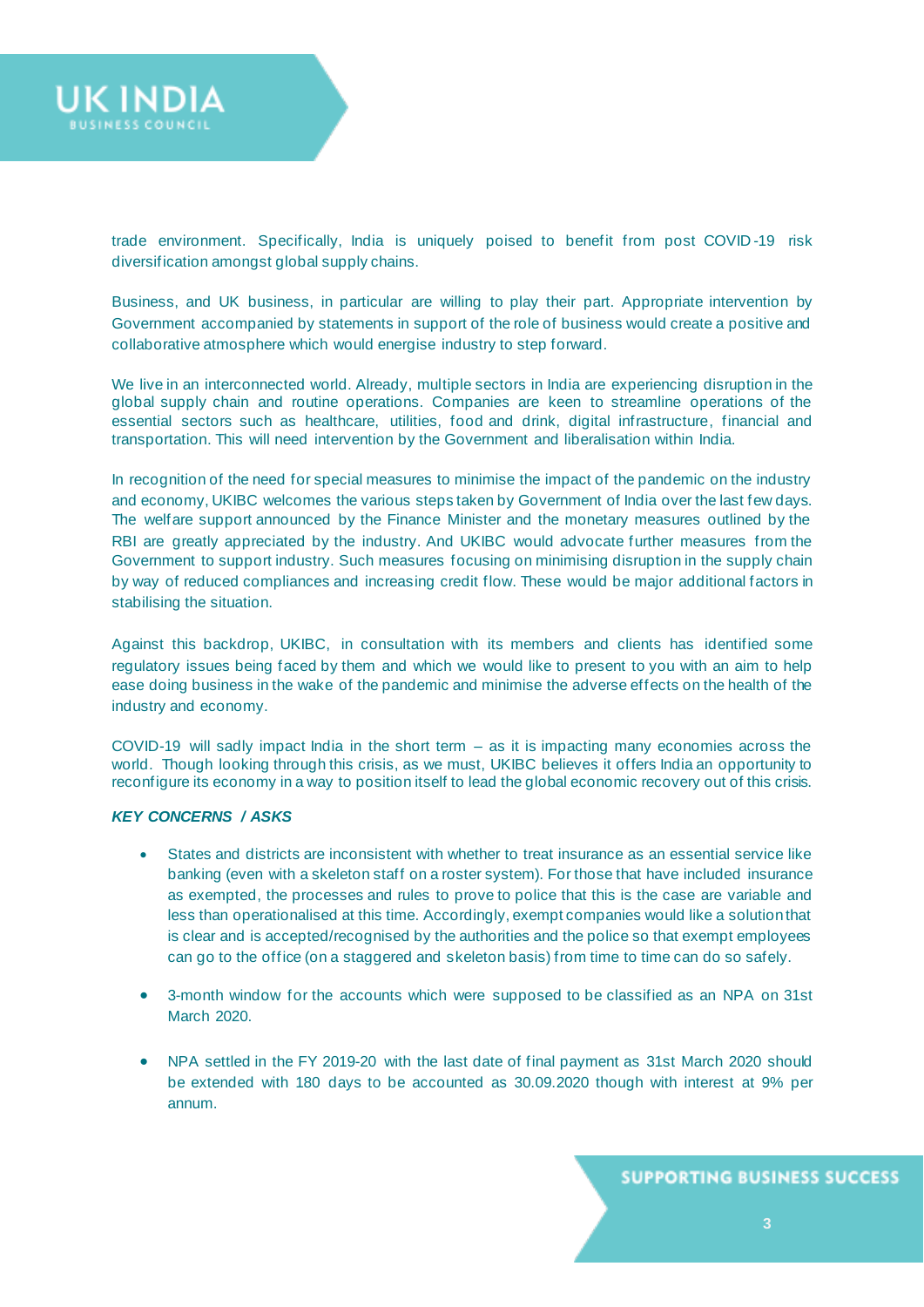

- All suites filed in DRT/DRAT (Tribunal of recovery) should be extended for 90 days so that upcoming cases from 15th April 2020 shall not be delayed due to overburden.
- A special window to be given to MSME for funding (with strict monitoring of all the accounts).
- It is to be understood that the asset quality of the NPA accounts will be compromised to at least 30-50 percent because there will be a sharp decline in real estate prices which will result in extra benefit to the borrower/defaulter. Therefore, the businesses recommend that the period for repayment be extended and an entire FY 2020-21 to be considered.
- Consider relaxing timelines for all statutory labour law filings and related license renewals. Also recommended that government shift to a "deemed approval" format instead of approval format during this disrupted period. This will ensure simple and quick approval of licenses unless specific objection/information is received instead of waiting for approvals.
- Extension of SEZ Act. As of now, all direct tax benefits for SEZs are set to abolish effective March 31st, 2020.
- While Government of India has already extended deadlines for GST, temporary relief from GST for essential commodities would be valuable.
- Speedy refund processing speedy processing of various tax and duty refunds will ensure businesses have necessary working capital and reduce debt.

#### *FOCUS - Banking sector*

Reserve Bank of India (RBI)

| <b>Topic</b>    | Relaxation requested                                                                                                                                                                                                                                                                                                                                                                     |
|-----------------|------------------------------------------------------------------------------------------------------------------------------------------------------------------------------------------------------------------------------------------------------------------------------------------------------------------------------------------------------------------------------------------|
| <b>Payments</b> | Implementation timelines for RBI Circular dated 17Mar20 on "Guidelines on Regulation"<br>of Payment Aggregators and Payment Gateways" to be revised/delayed.                                                                                                                                                                                                                             |
| <b>Payments</b> | Have a time-bound plan to re-start Aadhar based E-NACH. E-NACH with debit card,<br>net banking and video calling has its limitations and is not as scalable as Aadhar based<br>E-NACH. In the current scenario it is highly imperative to restart Aadhar based NACH<br>to avoid disruptions in new mandate registrations.                                                                |
| <b>Markets</b>  | RBI to act as counterparty of last resort for borrowing of G-Secs via repo to fund short<br>sales. Especially important in the current context as staff work from home and as the<br>recent and proposed LTRO and TLTRO schemes will result in locking up excess SLR.<br>Earlier communication from PDAI to the RBI has cited the MAS as an example of a<br>regulator that permits this. |
| <b>Markets</b>  | RBI to act as counterparty of last resort in FX markets in view of the stressed liquidity.                                                                                                                                                                                                                                                                                               |
| <b>Markets</b>  | To consider rationalization of FX market working days and hours to minimize the risk<br>to staff travelling to and from office                                                                                                                                                                                                                                                           |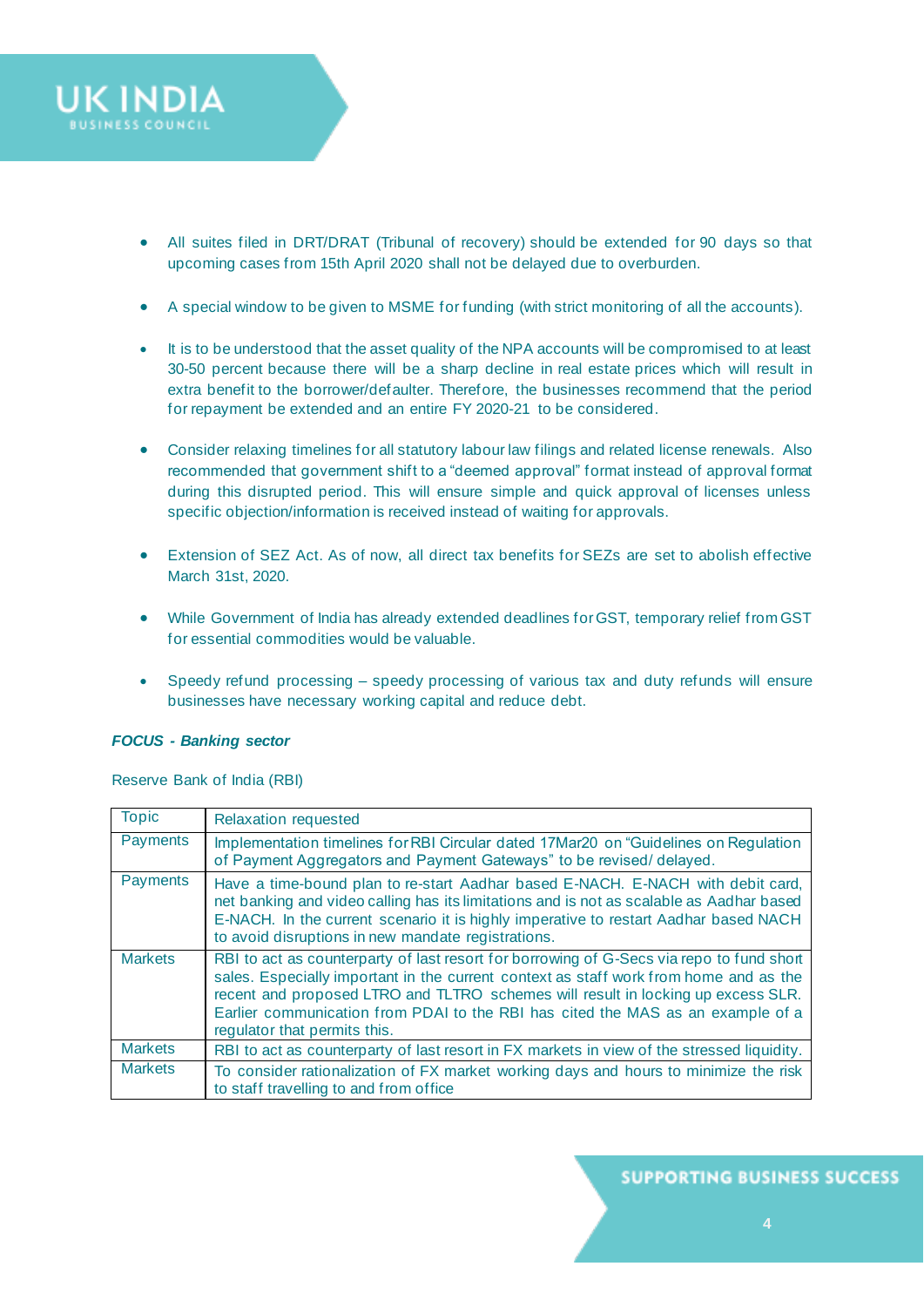

| <b>Markets</b><br>Priority | Given (a) the evolution of FX vols market over the last few years, and (b) the<br>administrative requirements associated with benchmark submission which become<br>logistically more difficult in remote working scenario, the structure and the need of the<br>daily FX vols benchmark submission should be reconsidered.<br>To permit Moratorium on Loans announced by RBI to be extended similar treatment to                                                                                                                                                                                                                                                                                                                           |
|----------------------------|--------------------------------------------------------------------------------------------------------------------------------------------------------------------------------------------------------------------------------------------------------------------------------------------------------------------------------------------------------------------------------------------------------------------------------------------------------------------------------------------------------------------------------------------------------------------------------------------------------------------------------------------------------------------------------------------------------------------------------------------|
| Sector                     | Pass Through Certificates for the purposes for Priority Sector Lending (PSL)                                                                                                                                                                                                                                                                                                                                                                                                                                                                                                                                                                                                                                                               |
| Priority<br><b>Sector</b>  | To defer PSL compliance deadline by three months as the current Priority Sector<br>Lending Certificates (PSLC) liquidity is very limited and foreign banks have limited other<br>deployment opportunities                                                                                                                                                                                                                                                                                                                                                                                                                                                                                                                                  |
| <b>Priority</b><br>Sector  | Relax PSL target requirements during recovery period of FY20-21 to support<br>Corporates and Retail lending, as urban segments more acutely affected by factory<br>shutdowns/ supply chain impact.                                                                                                                                                                                                                                                                                                                                                                                                                                                                                                                                         |
| <b>KYC</b>                 | Waive Certification on ID&V documentation during lockdown<br>$\bullet$<br>Extend list of certifiers to those as per FATF guidelines<br>۰<br>Issue equivalency guidelines on Officially Valid Documents for foreign<br>$\bullet$<br>nationals<br>Address proof to include utility bills, municipal/council tax receipts (instead of<br>$\bullet$<br>deemed OVD for 3-months for limited purpose of address verification)<br>Remove additional requirement of photograph for UBOs & 'those authorized<br>$\bullet$<br>to transact' given that the Proof of Identify document is a photo ID<br>Remove 7 jurisdiction restriction outside India wherein UBO identification not<br>$\bullet$<br>required for companies listed on stock exchange |
| Loans and<br>Advances      | Circular Board resolutions be allowed for borrowing. This is a key requirement as many<br>clients want an increase in limits and difficult for them to organize a board meeting in<br>person                                                                                                                                                                                                                                                                                                                                                                                                                                                                                                                                               |

## Ministry of Finance (MOF)

| <b>Topic</b>         | Relaxation requested                                                                                                                                                                                                                                 |
|----------------------|------------------------------------------------------------------------------------------------------------------------------------------------------------------------------------------------------------------------------------------------------|
| <b>Stamp</b><br>Duty | Defer implementation of new stamp duty rules from 01 April 2002 to 01 June 2020                                                                                                                                                                      |
| <b>Direct Tax</b>    | Budget 2020 proposal to tax dividend income in the hands of recipient. The ask is for<br>the postponement of the applicability date from 01Apr20 to 01 June 2020 onwards.                                                                            |
| <b>Direct Tax</b>    | Tax incentive/ holiday for interest on Bank deposit. Small savings are in form of fixed<br>deposits which will suffer with rate decline. This will help in Deposit flow to banking<br>sector and in turn provide liquidity for onward credit supply. |

## Securities and Exchange Board of India (SEBI)

| <b>Topic</b>              | <b>Relaxation requested</b>                                                                                                                                                                     |
|---------------------------|-------------------------------------------------------------------------------------------------------------------------------------------------------------------------------------------------|
| <b>FPI</b>                | Extend deadline for implementation of CAF from 04 April 2020.                                                                                                                                   |
| Capital<br><b>Markets</b> | Temporarily provide flexibility to all issuers to use fast track mechanism under rights<br>issue / FPO irrespective of eligibility                                                              |
| Capital<br><b>Markets</b> | Relax requirements for board / shareholder meetings - board meetings should be<br>compulsorily through circulation / telecom / VC; shareholder votes should be<br>compulsorily through e-voting |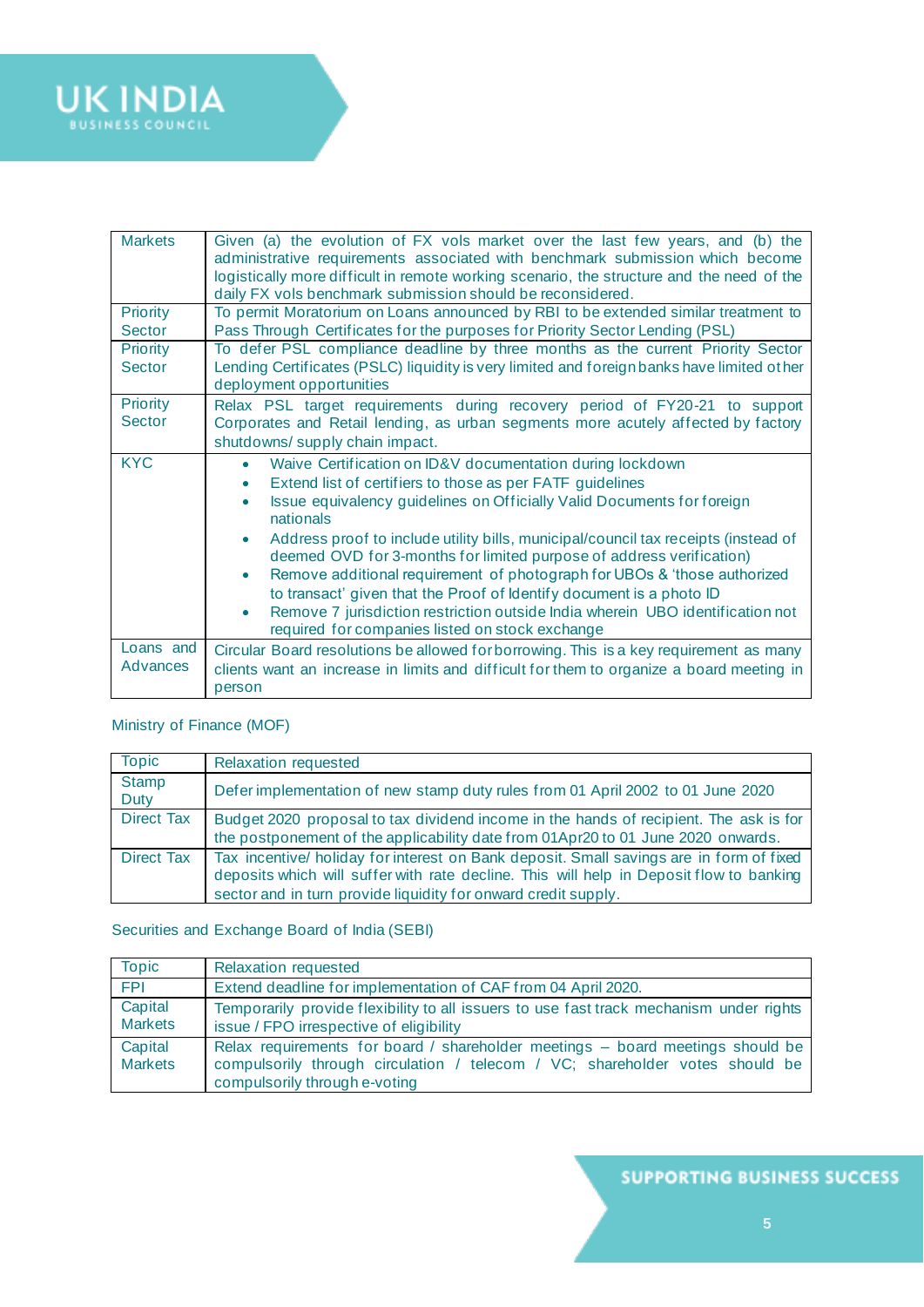

| Capital<br><b>Markets</b> | In case of QIP / pref issue to institutional investors, the price floor to be reset to last<br>closing (like in case of block window) instead of existing floor price formula, subject to<br>shareholder approval |
|---------------------------|-------------------------------------------------------------------------------------------------------------------------------------------------------------------------------------------------------------------|
| Capital                   | For pref issue to promoters / non-institutional investors, VWAP over a smaller period                                                                                                                             |
| <b>Markets</b>            | to be considered (e.g. 1-2 week) subject to shareholder approval                                                                                                                                                  |
| Capital                   | Exempt open offers under $3(2)$ i.e. acquisition of $>5\%$ in a single fiscal year, thereby                                                                                                                       |
| <b>Markets</b>            | waiving off the 5% creeping limit                                                                                                                                                                                 |

#### Government of India (GoI)/ State Governments

| <b>Topic</b>     | Relaxation requested                                                                                                                                                                                                                                                                                                                                                                                               |
|------------------|--------------------------------------------------------------------------------------------------------------------------------------------------------------------------------------------------------------------------------------------------------------------------------------------------------------------------------------------------------------------------------------------------------------------|
| Logistics        | Corporate Courier service (referred to as express courier) needs to be treated as<br>essential service else exports/imports from/to the country will get severely impacted.<br>For e.g. DHL is not working and hence trade documents cannot be received/sent."                                                                                                                                                     |
| <b>Customs</b>   | Custom clearance for a shipment of laptops for our ITES facilities serving banking<br>sector in India and globally. We have an emergency shipment from China landing in<br>Delhi, followed by clearance to transport them to our offices in Hyderabad, Bengaluru,<br>Visakhapatnam, Kolkata and Chennai.                                                                                                           |
| Cargo            | Ship desktop and laptops from our offices in Pune to Hyderabad and Bengaluru by air                                                                                                                                                                                                                                                                                                                                |
| <b>Employees</b> | Allow a small number of our employees and support staff to work from the office and<br>travel within the city. This is particularly needed in Hyderabad, Bengaluru and<br>Visakhapatnam to get employees to the office to take desktops to their homes. If we<br>are given this allowance even for five days, we can get all staff (in small numbers at a<br>time) to the office and equip them to work from home. |

#### Department of Telecom (DoT)

| <b>Topic</b>             | Relaxation requested                                                                                                                                                                                                                                                                                                           |
|--------------------------|--------------------------------------------------------------------------------------------------------------------------------------------------------------------------------------------------------------------------------------------------------------------------------------------------------------------------------|
| <b>Time</b><br>extension | Through their notification dated 13-Mar-20 (attached), the DoT has permitted<br>relaxations in usage of telecom services till 30-Apr-20 for 'work from home' scenario.<br>The relaxations should be continued for an extended period of time till the situation<br>stabilizes and staff are longer required to work from home. |
| <b>ISPs</b><br>access    | Our Internet service providers to visit staff residences to install broadband connection,<br>in all cities where we have offices                                                                                                                                                                                               |

#### *FOCUS - Telecom sector:*

The unprecedented global response to COVID-19 has shown that modern telecommunications services are a crucial stopgap in times of crisis, allowing people to flourish during immense societal disruption. This could be a watershed moment for telecom. Policymakers should be using all the tools at their disposal to incentivise the upgrading, improving and expanding of the networks. Key sector ask are enclosed below:

• Reduction in Telecom Levies: Bring down License fee from 8% to 3%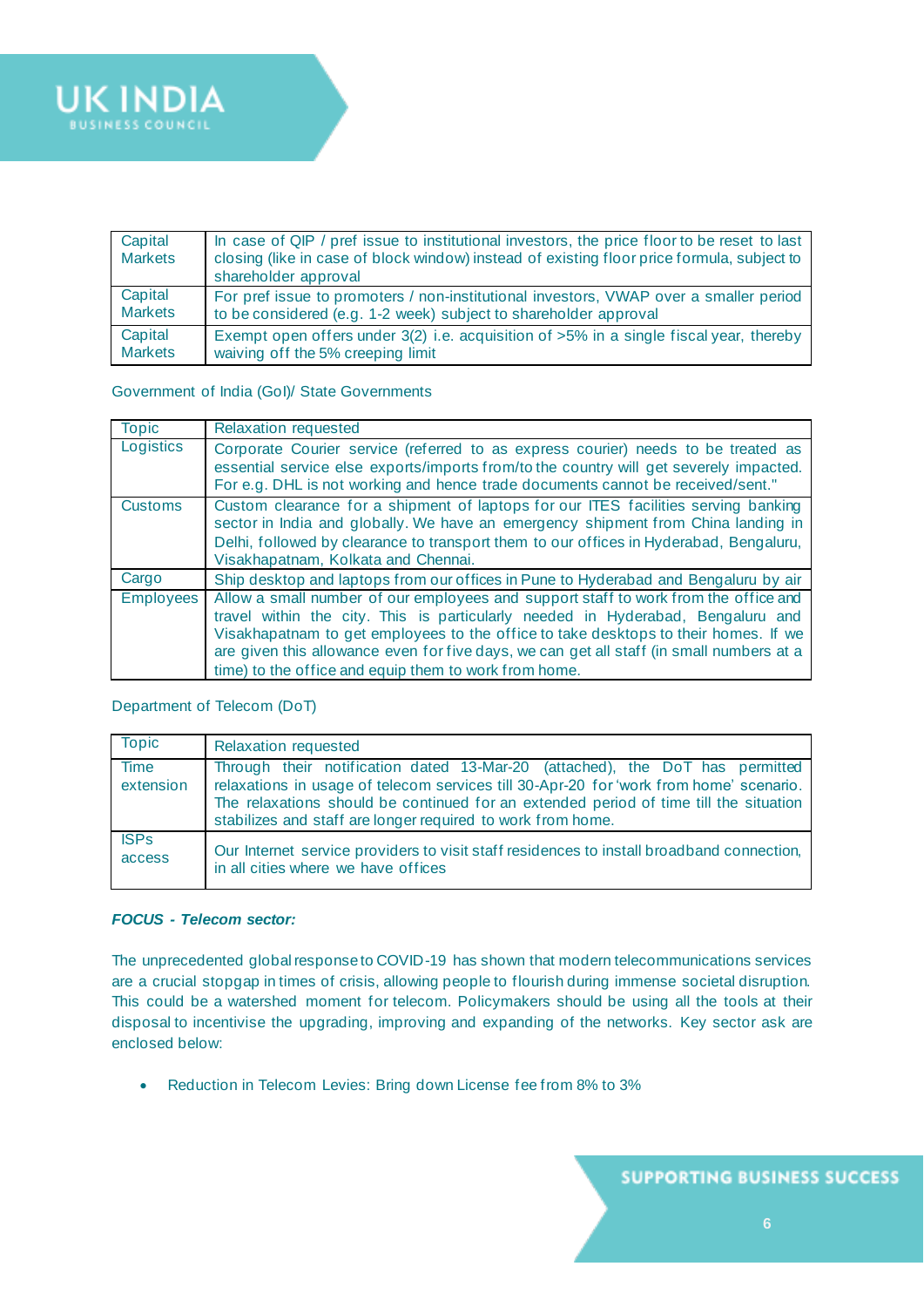

- Operational support for movement of Field engineers for Sites, Fibre, Tower operations, operation of critical facilities like NOC, FSO, warehouses, manufacturing and supply chain etc, includes the manpower of both TSPs as well as outsourced partners.
- Faster approvals in respect of setting up infrastructure [towers], allocation of microwave, etc.
- Availability of grid electricity/diesel on priority to ensure continued operations

**UK INDIA** 

- Early allocation of high capacity backhauls [E band] on temporary basis to augment capacities and meet high traffic demand.
- Priority to telecom network equipment, spares and components for clearances at the ports to ensure adequate stocks and sustain supplies.
- Allow mobile retailers selling recharges so that customers are not inconvenienced/deprived of mobile services.
- Waive license condition for remote access, whilst still ensuring compliance with related conditions such as maintaining a mirror image of remote access, capturing and storing complete audit trail, ensuring no access to Lawful Interception System (LIS), no access to monitoring of content etc. during the exemption period.
- Early introduction of a regulated floor price would be very helpful for improving sustainability of operations and ensuring continued competition and choice for consumers.
- A common framework across all States for issuing curfew e-passes for those few critical IT, networks, field and system engineers, security etc staff who need building access and to transport IT equipment.
- A common approach to what constitutes 'essential services' across telecom, IT/ITeS, bare minimum call centre work; to include international infrastructure and service support
- OSP (Other Service Provider customer network) licensing and regulation (DoT) rules are complicated. Easement e.g. for WFH (work from home) have been put in place but the reality (per NASSCOM) is that these rules are very largely unnecessary in totality . Such OSP rules exist on top of telecoms licensing and regulation.
- Despite the Govt extending deadlines for the completion of Income Tax proceeding [from 31st](outlook-data-detector://0/)  [March to 30th June,](outlook-data-detector://0/) the Income Tax Authorities are continuing to pass Notices and are refusing